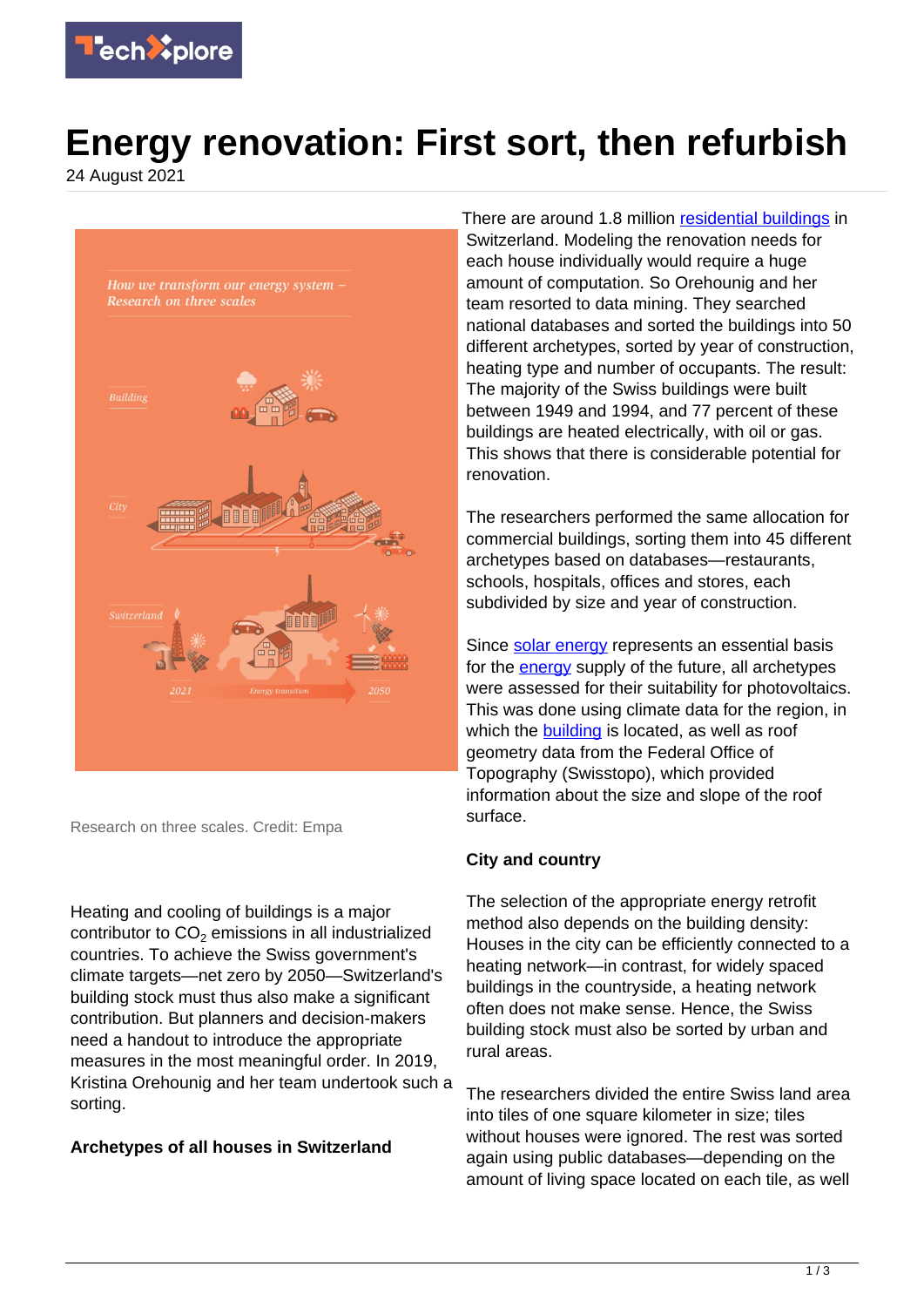

as other characteristics. The result is twelve Swiss neighborhood archetypes: four urban, four suburban, and four rural archetypes that describe the distribution of buildings in Switzerland.

### **How to renovate effectively**

After all the sorting, renovation measures could be calculated for the individual archetypes. The researcher's conclusion: It is worthwhile to tackle the renovation of roofs and the replacement of windows in older houses with the highest priority. This alone can reduce the demand for heating and cooling energy by 20 to 30 percent.

The next step should be to renovate the [heating](https://techxplore.com/tags/heating+systems/) [systems](https://techxplore.com/tags/heating+systems/) in almost all types of houses—apartment buildings, schools and office buildings can often be renovated more cost-effectively than detached single-family houses. Why? In larger buildings, renovation of the heating system affects many square meters of occupied space at the same time. Materials Science and Technology Any technical intervention is therefore more (cost-)effective.

### **Networking and planning storage**

As the energy system is transformed, the planning and operation of buildings and neighborhoods is becoming increasingly complex. Solar energy is generated primarily in the summer at midday, but is expected to be consumed throughout the day, perhaps even in the fall and winter. So new energy storage systems for hours or days, as well as longterm storage for months, is needed to meet energy demand at all times. Empa is investigating battery storage for electricity and various [heat](https://techxplore.com/tags/heat/) storage technologies as well as the conversion of solar power into fuels to meet this challenge. The storage of sustainably generated energy should not only happen on a national level, but also on a building or neighborhood level. At the same time, fossil heating systems, such as gas boilers, must be replaced as fast as possible with new and sustainable systems—such as hydrogen fuel cells, a district heating connection, or heat pumps fed by renewable electricity. The whole transformation should also be balanced according to social and economic criteria. All these decisions need a scientifically sound basis. The researchers who

calculate energy models will not run out of work any time soon.

### **Saving greenhouse gases**

It is important to replace fossil fuels as fast as possible—with photovoltaics on the roof and on facades. Heat can then be generated, for example, by air-source [heat pumps](https://techxplore.com/tags/heat+pumps/) powered by the building's own solar electricity or other renewable energy sources. Biomass heating systems—biogas or wood pellets—also effectively reduce  $CO<sub>2</sub>$  emissions.

At the end of the analysis, Kristina Orehounig is hopeful: "If the proposed measures are taken, greenhouse gas emissions caused by Switzerland's building stock can be reduced by 60 to 80 percent."

Provided by Swiss Federal Laboratories for